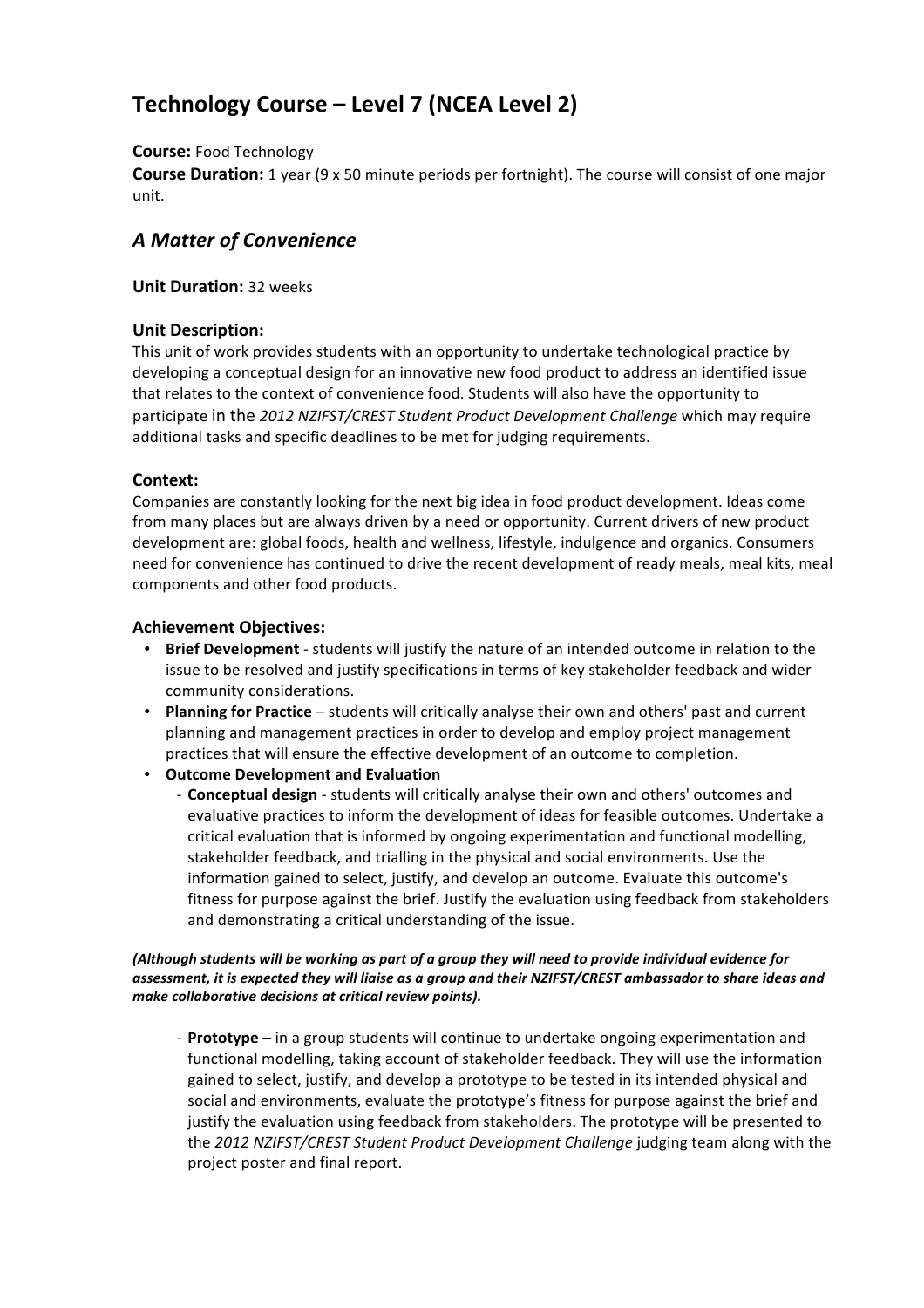#### (Students will be share tasks amongst their group to complete this part of the project, they will not be *assessed"against"***AS91356***).*

• **Technological Products** – students will understand the concepts and processes employed in materials evaluation and the implications of these for design, development, maintenance, and disposal of technological products.

## **Learning\*Outcomes:**

Students will:

- explore the context of convenience foods to select an issue within the specific area their NZIFST/CREST ambassador works within
- identify a need or opportunity relevant to their selected issue
- establish a conceptual statement and specifications for an outcome
- justify the specifications in terms of stakeholder feedback, and the nature of the outcome required to address the need or opportunity, consideration of the environment in which the outcome will be situated, and resources available
- critically analyse existing planning tools and project management practices to select and use planning tools to manage their own project
- generate and evaluate design ideas that are informed by ongoing research and critical analysis of existing outcomes
- critically analyse the practices of others to inform their own practice and undertake functional modelling as they develop an outcome
- evaluate the suitability of materials to select appropriate ones to be used in the production of their own outcome
- use stakeholder feedback and an understanding of the physical and social requirements to evaluate their outcomes potential fitness for purpose
- demonstrate understanding of the role of material evaluation in product development.

## **Course Overview:**

## **Exploring the Context**

- Explore the context of convenience foods and the sub context provided by the NZIFST/CREST ambassador. This may include:
	- analysing the role of convenience food in New Product Development
	- **-** meeting with the ambassador to discuss the requirements of the *NZIFST/CREST Student Product!Development!Challenge*
	- **Figure 3** analysing existing technologists and their practice
	- **P** investigating!existing!market!products!and!production!processes

#### The following case studies on Techlink may be useful: http://www.techlink.org.nz/Case-studies/Technological-practice/food-and-biological/index.htm

- New Product Development at Heinz Wattie's
- Developing a new stir-fry sauce
- A Bit on the Side
- Memphis Meltdown

#### **Selecting Suitable Planning Tools**

- Analyse a range of existing planning tools. These may include those students have used in past practice or by others such as teachers, managers, industry mentors, and practicing technologists.
- Students will choose the planning tools that they think will be the most helpful for them to:
	- **P** set and review achievable goals (e.g. long term, short term, individually, group, etc)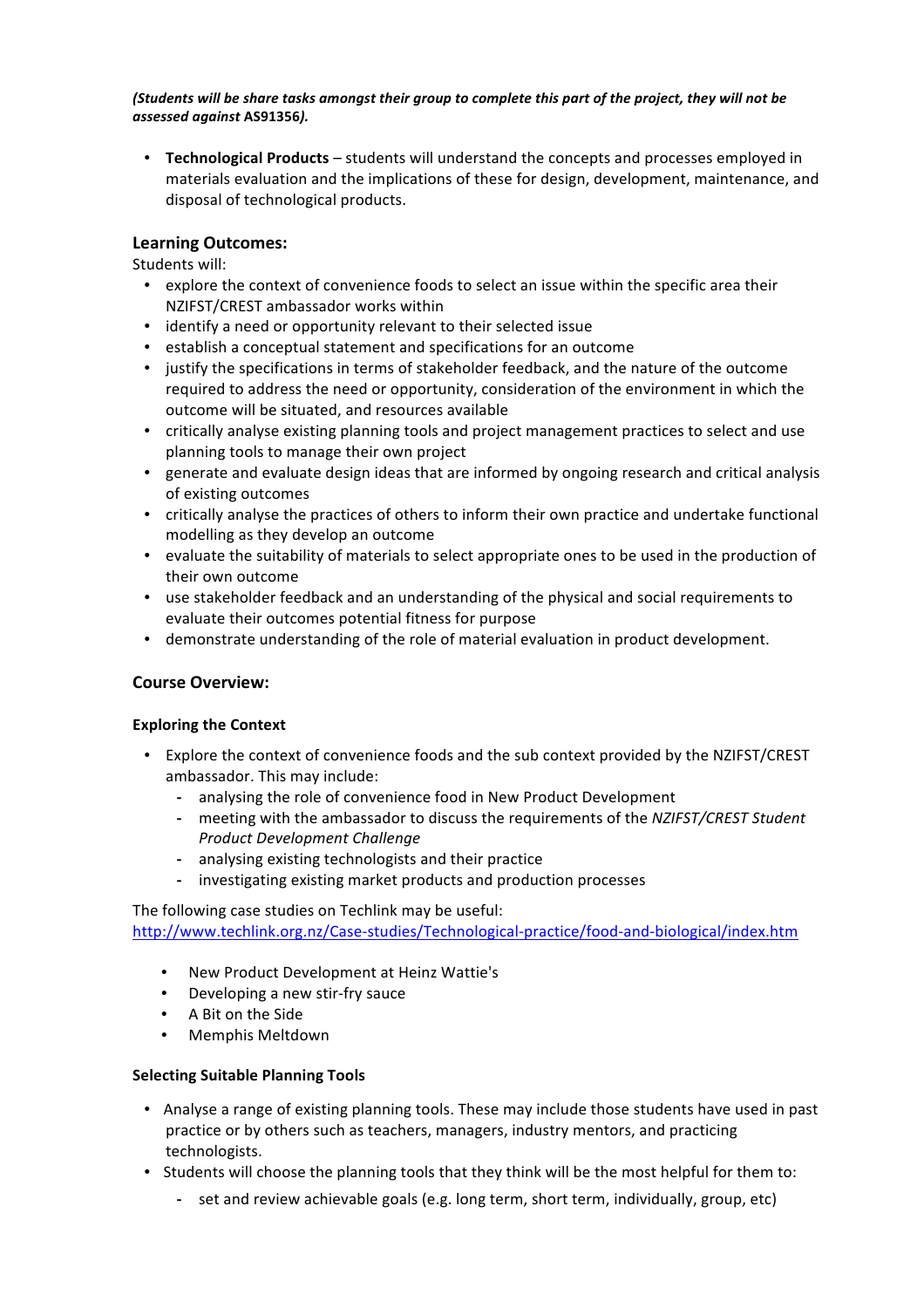- determine and manage critical review points (e.g. go/no go points, reflection points, milestone updates, etc)
- **P** establish and manage resources to develop your food product (e.g. calendars, time planners, production plans, food order sheets, etc)
- Explain how these particular planning tools will help them manage the development of their project and intended outcome

#### **Identifying an\*Issue**

- Brainstorm possible issues
- Evaluate the issues and choose one that allows a need or opportunity to be determined
- Establish the constraints, main considerations and key stakeholders that will define the project
- Use your selected planning tools to:
	- **-** set achievable goals
	- establish required resources (for example, time, materials, tools and equipment, research information, and community- and school-based specialist knowledge and skills)
	- determine critical review points (i.e., those that ensure the outcome will be completed)
- Write a conceptual statement of intent what they plan to do and why, who it will be for and where it is likely to be situated

#### *It is likely you will need to submit your project plan to CREST for approval around this stage.*

#### **Initial\*Idea\*Generation**

- Generate and evaluate a number of design ideas that may be suitable exploring, researching, and critically analysing existing food products within the context
- Discuss these with the group and CREST ambassador
- Select those most appropriate for further consideration and development

#### **Developing the Brief**

- Research the social and physical environment where the potential product is likely to be used and the resources that may be needed for its development. This could include:
	- **F Consumer research:** e.g. conducting a survey/interview to find out what the target market group would want from such a product
	- **P Market research:** e.g. investigating what similar products may already be available, how they are priced and positioned, what ingredients they contain and what processing methods have been used
	- **FRECHILL TECHILL TECHILLE TECHILLE TECHILLE TECHILLE TECHILLE TECHILLE TECHILLE TECHILLE TECHILLE TECHILLE TECH**<br>**P** and the amployment of the sensor of the sensor that the sensor that the sensor that the sensor that the to gain an understanding of how a similar product is manufactured, trialling different materials and techniques to test initial ideas (e.g. suitability of chosen ingredients, flavours, processes used, reliability, suitability for target market and/or key stakeholder/s, health and safety and other legal requirements)
- Analyse and annotate research in relation to the selected issue to establish the essential and desirable attributes in the potential product
- Discuss findings with the group, CREST ambassador and key stakeholders
- Refine the conceptual statement and identify initial specifications for the outcome

#### **Review your progress**

- Review progress to:
	- **P** revise and/or confirm goals, the resources and planning tools used
	- **-** optimise use of time and materials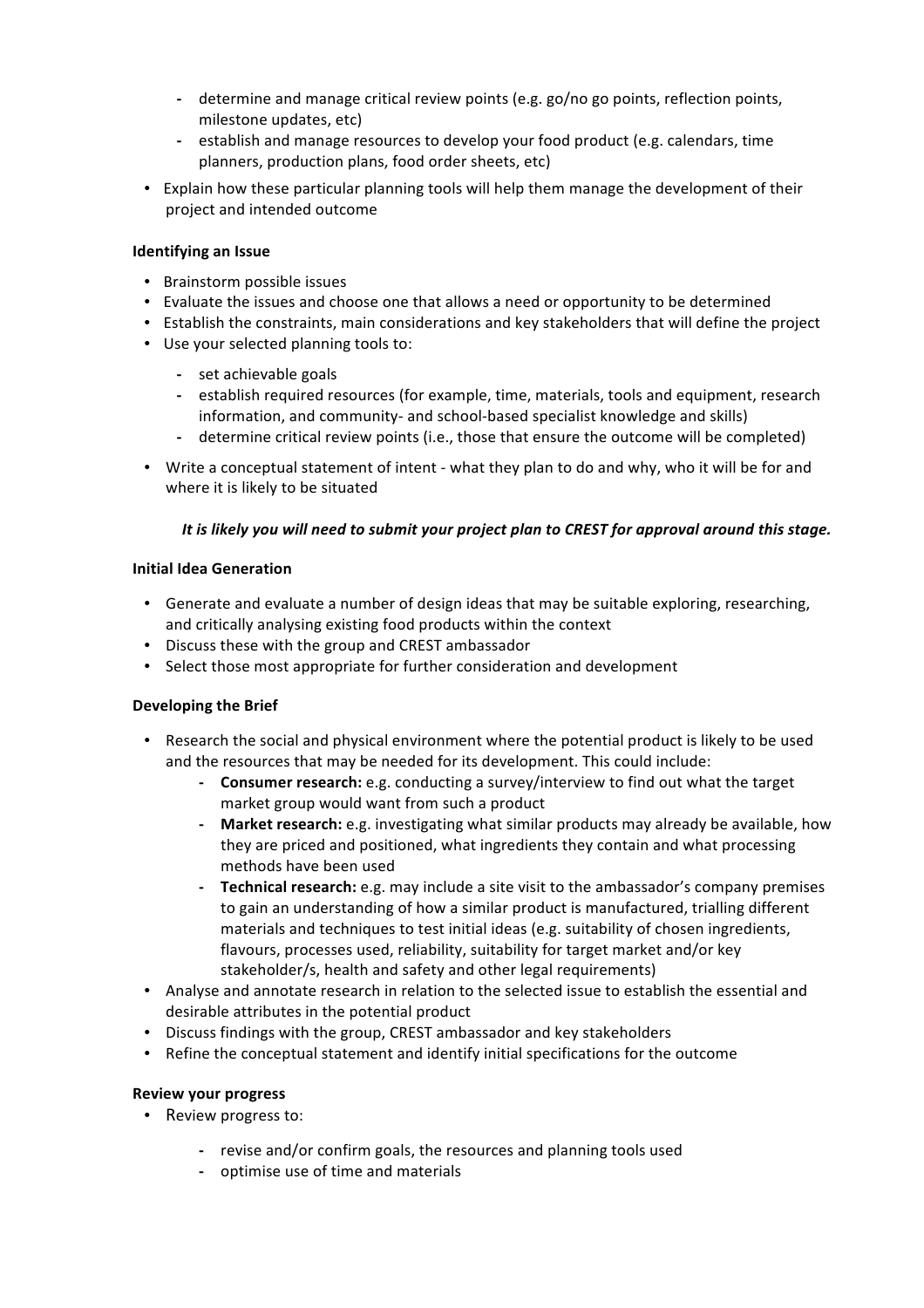## It is likely you will need to complete your progress check for CREST around this stage.

#### **Developing the Conceptual Design**

- Use the information gathered to use 2D and 3D modelling to communicate design ideas:
	- **P** annotate sketches or photograph models to show both physical and functional design features of the potential product ideas
- Test, refine and further develop design ideas by:
	- continuing to undertake research and functional modelling
	- gathering and using feedback from the group, ambassador and key stakeholders to evaluate and refine conceptual designs

#### **Finalising the Brief and Conceptual Design**

Presentation of:

- write a final brief comprising of a conceptual statement and specifications for the intended outcome
- communicate the final conceptual design to show design features which could include such things as: shape, size, colour, flavour, ingredients, packaging and labeling, instructions for use
- produce your final conceptual design and present it to group, ambassador and key stakeholders
- evaluate and justify the potential fitness for purpose of your conceptual design's outcome, as defined by your brief

#### **Technological Products**

- Before completing the final prototype it is important that students understand:
	- the relationship between performance properties of materials and performance specifications of a product (e.g. ingredients used and shelf life of the product)
	- how material evaluation procedures are undertaken to access suitability for a product e.g. sensory, nutritional analysis, physical testing such as colour, size, texture)
	- data will be subjective (e.g. sensory) and objective techniques (e.g. nutritional value)
	- the knowledge and techniques gained supports materials selection to develop a product (this could include both ingredients and packaging)
	- **P** material evaluation and selection might have social, cultural or environmental affects which could make a difference if particular materials are chosen or not

#### **Developing the Prototype**

*Students"will"not"be"assessed"against"AS91356"as"they"will"share"tasks"amongst"their"group"to"* complete this part of the project for the NZIFST/CREST Student Product Development Challenge. **For example:** 

- Technical development of product and final CREST report 2 students
- *Packaging"and"CREST"poster – 2"students*

#### **Assessment**

- **AS91354\*(2.1)**
- **AS91355\*(2.2)**
- **AS91356\*(2.3)**

Suggested format: portfolio, completed conceptual design and evidence of practice undertaken.

**- AS 91359 (2.6)**: written report